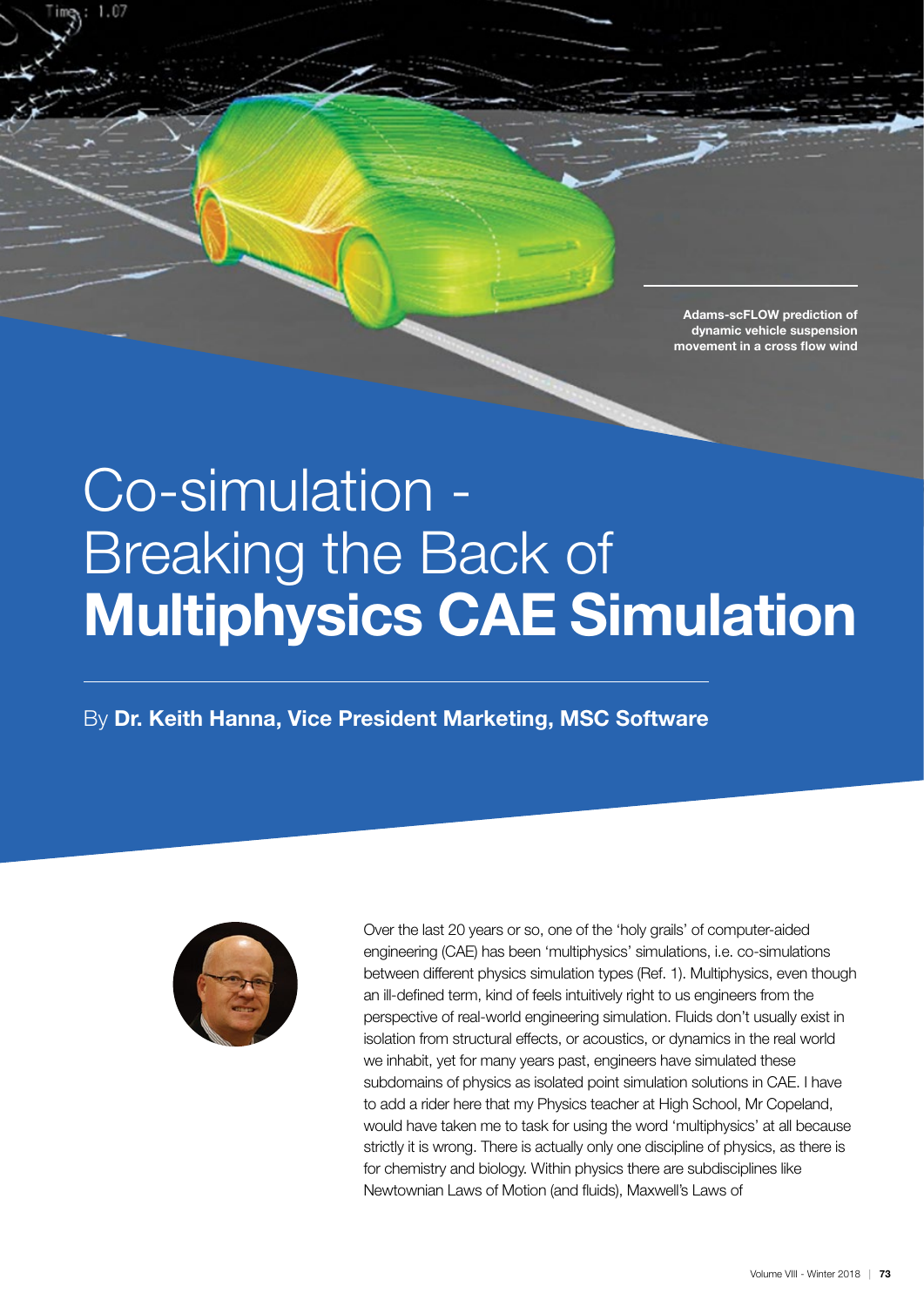

Figure 1: MSC's Unique Multiphysics Co-Simulation Capabilities

Electromagnetics, Structural Stress-Strain laws etc. This 'multiphysics' word that was coined in the 1990s is actually a consequence of a failure of the CAE industry to solve the fundamental underlying physics equations in a combined way in my opinion. Partly, this is due to practical problems that we find because of different mathematical techniques. For instance, Finite Volume Methods (best for fluids), Finite Element

Methods (best for structures and acoustics) mean that for more efficient solver convergence in real world engineering problems, one or the other is chosen as the best methodology. And partly, software vendors have struggled to grapple with the multiphysics challenge to deliver usable engineering simulation tools because the mathematical approaches don't tend to gel well together when combined.

| <b>Co-Simulation Multiphysics area</b> | <b>Products Involved</b>                                          | <b>Industries</b>           | <b>Applications</b>                                                                                                           |
|----------------------------------------|-------------------------------------------------------------------|-----------------------------|-------------------------------------------------------------------------------------------------------------------------------|
| Fluid-Structure Interaction (FSI)      | Nastran / Marc +<br>scFLOW/scSTREAM                               | All                         | Aeroflutter, Valve opening, MEMs, VIV,<br>Suspension Loads, Thermo-Mechanical Stress                                          |
| <b>Structural &amp; Aeroacoustics</b>  | Nastran / Marc +<br>scFLOW + Actran                               | All                         | Cabin Noise, Door Rattle, Noise & Vibration                                                                                   |
| Multi-Body Dynamics & Fluids           | Adams + scFLOW                                                    | All                         | Large Particle Movement, Vehicle Side Wind<br>Events, Vehicle Running Over a Puddle                                           |
| Virtual Drive & Vehicle Dynamics       | Adams + Vires VTD                                                 | Automotive                  | Autonomous Vehicles, ADAS Validation, Real<br>Time Vehicle Driving Simulator                                                  |
| Particulates & MBD & CFD               | Adams + EDEM, EDEM<br>+ scFLOW                                    | Auto, Aero,<br>Chem & Proc. | Car Stability on a Surface, Filtration, Bulk<br>Material Handling                                                             |
| <b>MBD &amp; Nonlinear FEA</b>         | Adams + Marc                                                      | Automotive                  | Door Sag & Closing, Vehicle Extreme Load<br>Cases (eg. hitting a kerb), Running Over an<br>Obstacle, Battery Pack Deformation |
| 1d Systems & MBD & Controls            | Adams + Easy5 / Matlab<br>Simulink / Maplesoft /<br>GT Suite etc. | All                         | Robot Arms, Machinery, Landing Gear system,<br>Vehicle ABS, ESC, Traction Control                                             |

Table 1: A Cross Section of Co-Simulation CAE applications connected to the MSC Software Solution Suite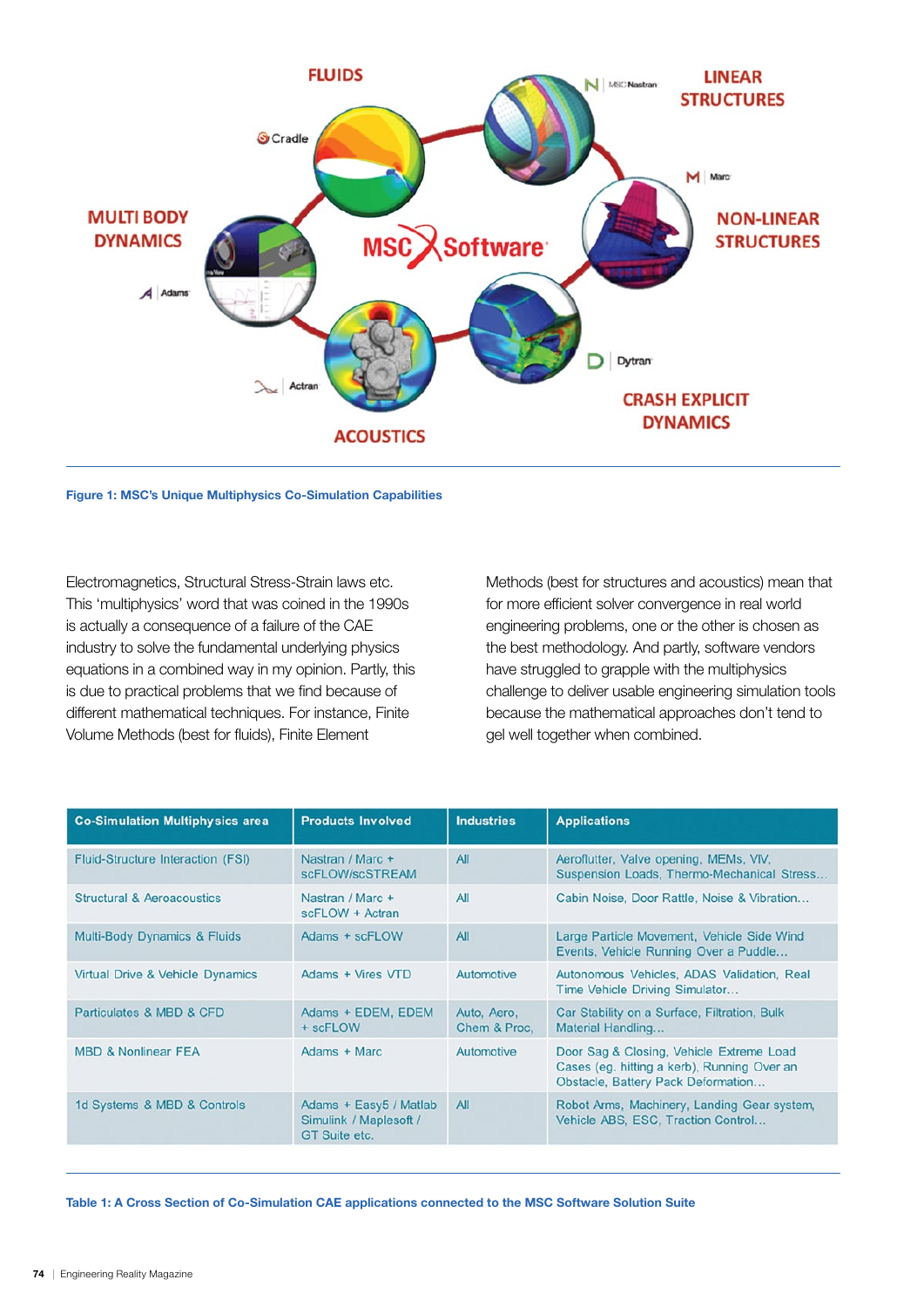What was very striking about MSC Software when I joined earlier this year, apart from its 50+ year history stretching back to the early NASA moon landing project, and the desire for accuracy in software solutions, is a largely understated history of endeavoring to provide world class CAE cosimulation solutions to its customers as well as engineers everywhere. Everything from acoustics to multi body dynamics (MBD), to CFD, to structural analysis, and explicit crash dynamics can be connected together in MSC (see Figure 1). I have gathered together a multiplicity of multiphysics co-simulation applications that can be done with MSC software tools today, both in two-product couplings, as well as in toolchains of product simulations that were mere pipe dreams a few years ago (see Table 1).

## Multi Body Dynamics Led Co-Simulation

When one digs down one soon discovers that the market leading Adams MBD product is being used extensively for industrial grade co-simulations around the world today as a matter of course, and is open to connections with all sorts of commercial and open-source software (see Figure 2). Some notable recent innovations are connections to the market leading Discrete Element Modeling software, EDEM, from DEM Solutions, as illustrated by Figure 3, VIRES Virtual Test Drive (VTD) for ADAS and autonomous vehicle drive simulation (VIRES has been part of MSC/Hexagon since 2017), and of course MATLAB & SIMULINK for 0D/1D systems and controls modeling (from Math Works). Adams coupled with Marc can solve wiper blade movements, hydraulic



Figure 2: MSC's Adams MBD Co-Simulation Capability Ecosystem

actuators, rubber door seals, and full vehicle bush modeling. I will go into more detail below about the exciting new co-simulation multiphysics capabilities that the CFD software acquisition of Software Cradle by MSC Software in 2016 is now beginning to open up for CFD and CAE engineers alike. A very complex and challenging dynamic co-simulation is shown in Figure 4 where a non-linear bending and twisting metallic flap in a cross flow was simulated in an scFLOW - Marc - MSC Nastran toolchain.

### Acoustics Led Co-Simulation

Actran is recognized to be the market leader in acoustics simulation with a twenty-year history behind it and a blue chip user base worldwide. It has many multiphysics acoustic applications like the classic one of coupling with CFD for aeroacoustic analysis. Actran provides today a complete end-to-



Figure 3: MSC's Adams MBD Co-Simulation Capability with EDEM from DEM Solutions



Figure 4: MSC's Nastran – scFLOW - Marc Co-Simulation of a flap bending and twisting in a crossflow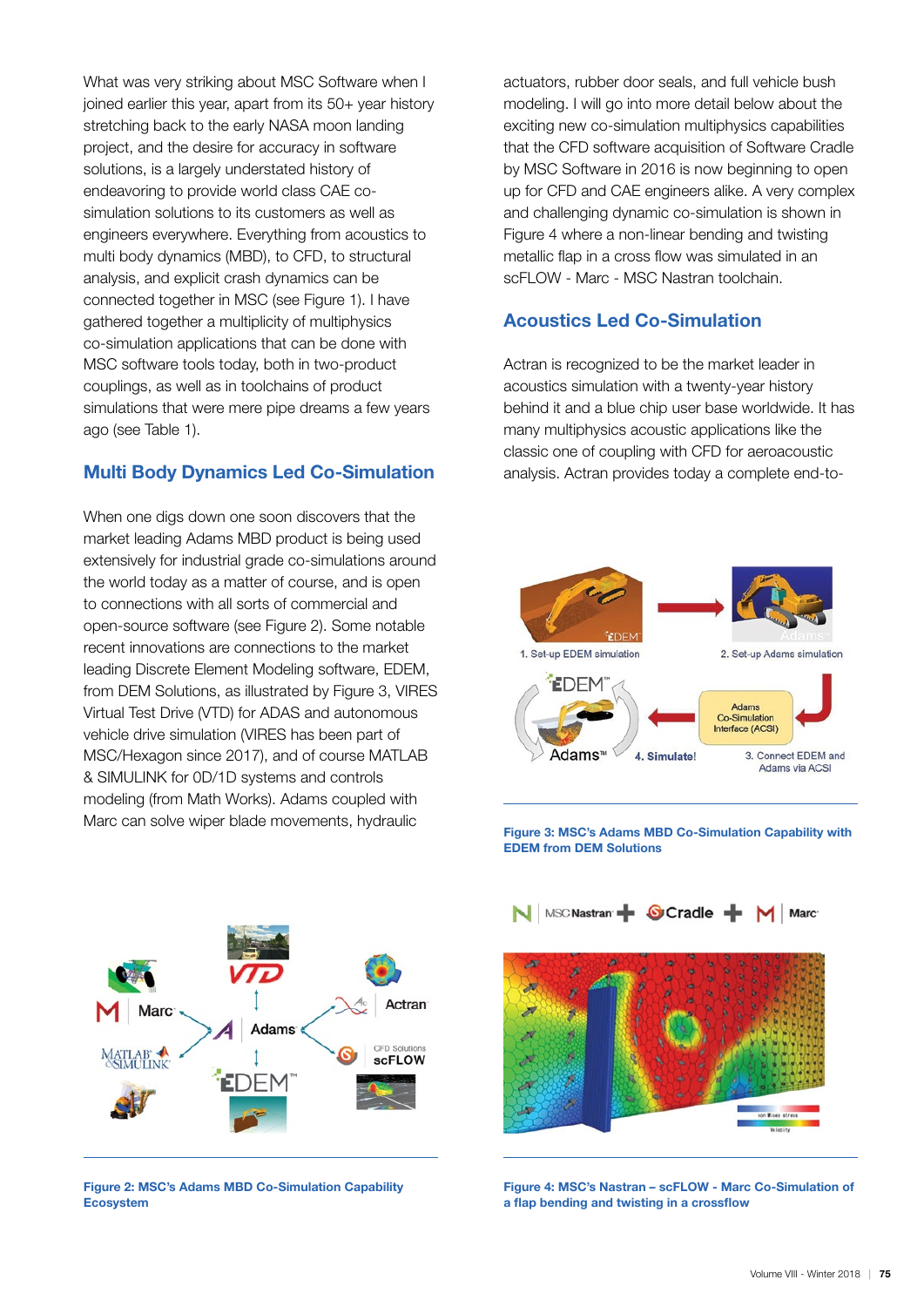

Figure 5: MSC's Adams – Nastran and Actran Conventional Automotive Powertrain Co-Simulation Toolchain (left) and E-Mag – Nastran – Actran e-Powertrain Toolchain for Acoustics (right)

end solution from mechanical load prediction to noise and vibration assessment. In a recent Webinar (Ref. 2) my colleagues Romain Baudson and Yijun Fan looked at acoustic predictions for electric vehicles with Actran led toolchains. Figure 5 shows the two toolchains they employed in their cosimulation analyses. Multibody simulation with Adams provides the structural loads when the conventional powertrain is operating, then MSC Nastran was used for vibration analysis. Finally, noise radiation is then computed with Actran with high accuracy in a fully automated process. By comparison, for Electric Vehicles, electromagnetic simulation results from various third party software (for example, JMAG, MagNet, Maxwell…) can be integrated with MSC's FEA tools for electric motor noise prediction. In so doing Actran provides accurate noise predictions for both the electric motor and the gear reducer. Finally, a relatively recent

acoustics and fluids co-simulation is illustrated in Figure 6 between Actran and scFLOW from Software Cradle where an automotive exhaust and muffler system was modeled in CFD and coupled with Actran for acoustic noise prediction.

## CFD Led Co-Simulation

Computational Fluid Dynamics (CFD) has long been a passion of mine and it is genuinely quite exciting to see what is happening in Japan with Software Cradle's co-simulation CFD efforts. They have devised a remarkably robust and open software platform for co-simulation (see Figure 7). Software Cradle's CFD products – scFLOW (that employs polyhedral meshes), scSTREAM (with Cartesian meshes) and SC/Tetra (with tetrahedral meshes) have a long history of use by large OEMs and leading Japanese companies and come with a strong technical



Figure 6: MSC's Cradle CFD and Actran Acoustics co-simulation for an Automotive Exhaust and Muffler Aeroacoustics Prediction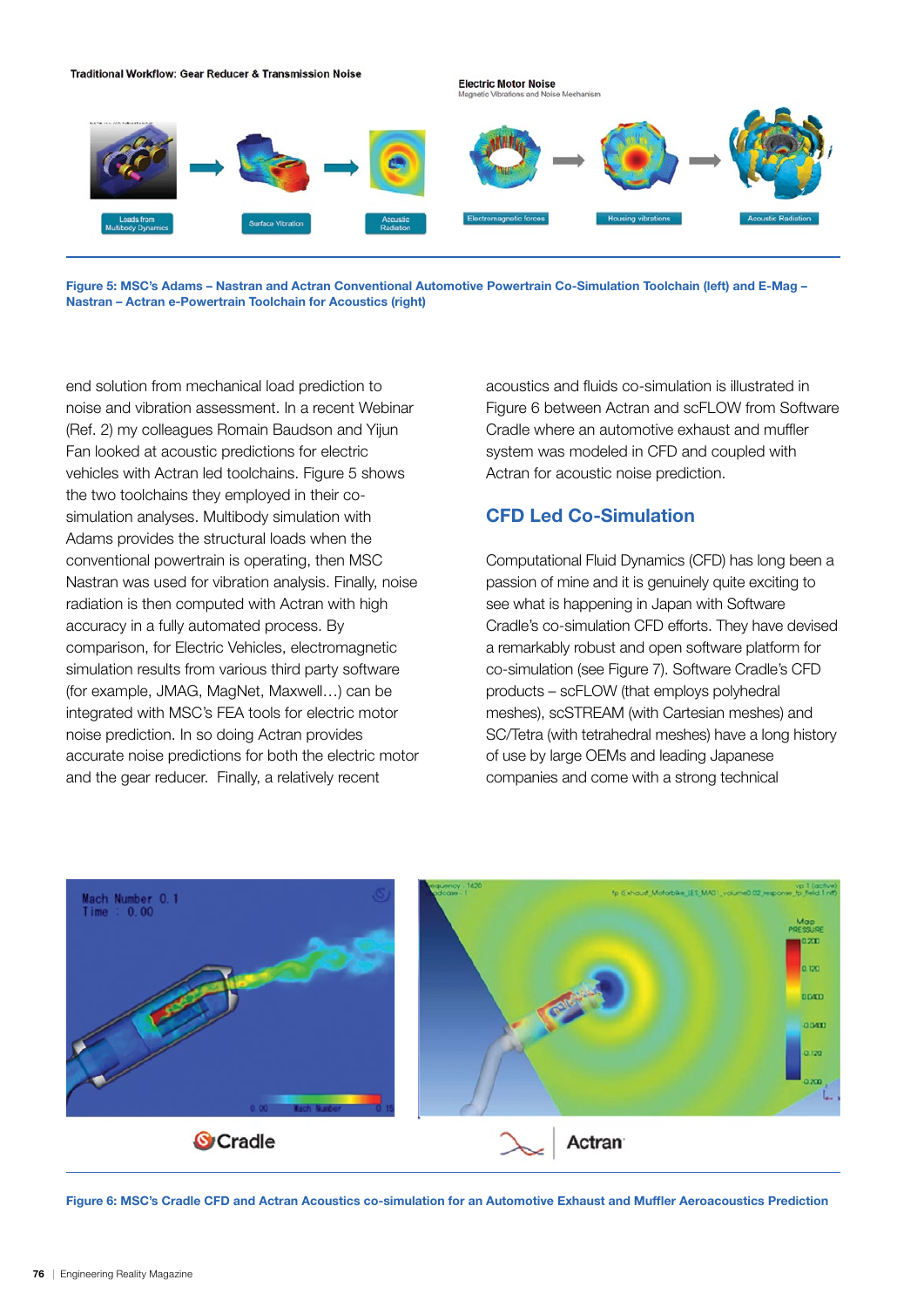

Figure 7: Software Cradle's Open Coupling CFD Platform (Left) and FMI Interfaces (Right)

pedigree. They are technology leading in free surface and overset meshing techniques with fast, accurate and robust approaches. Physical quantities can be passed between third party and MSC's CAE software and Cradle's CFD tools using its FMI (Functional Mockup Interface). The FMI supports general physical quantity settings, user-defined functions, and script languages. With Adams in particular, this co-simulation approach can do large particulate flows on free surfaces (Figure 8), vane pumps, washing machine drum vibration, and MBD fuel tank sloshing (Figure 9) for instance. A really exciting MBD application is that of a vehicle driving through a large puddle with suspension effects taken into account by Adams or the same vehicle's dynamics in a cross wind (Figure 10). Co-simulation with Marc means that Cradle CFD couplings can do aircraft fuel tank baffles, liquid quenching, flexible plates / membranes / valve seals (Figure 11), and Sirocco fans. When coupled to MSC Nastran, scFLOW can do FSI of ship's propeller with cavitation effects included for example (see Figure 12).

It's the really cool co-simulation CFD applications that catch your eye the most, however. Software Cradle have coupled Adams with scFLOW to look at dynamic aircraft wing and flap deployment aerodynamic



Figure 8: Adams – scSTREAM prediction of large logs in a channel free surface flow



Figure 9: Adams - scFLOW prediction of dynamic sloshing of liquid in a tank



Figure 10: Adams – scSTREAM prediction of a dynamic vehicle suspension movement through a puddle



Figure 11: FSI analysis using Marc and scFLOW of a Valve with an Elastic Membrane deformed by flow



Figure 12: MSC Nastran - scFLOW prediction of propeller with free surface and cavitation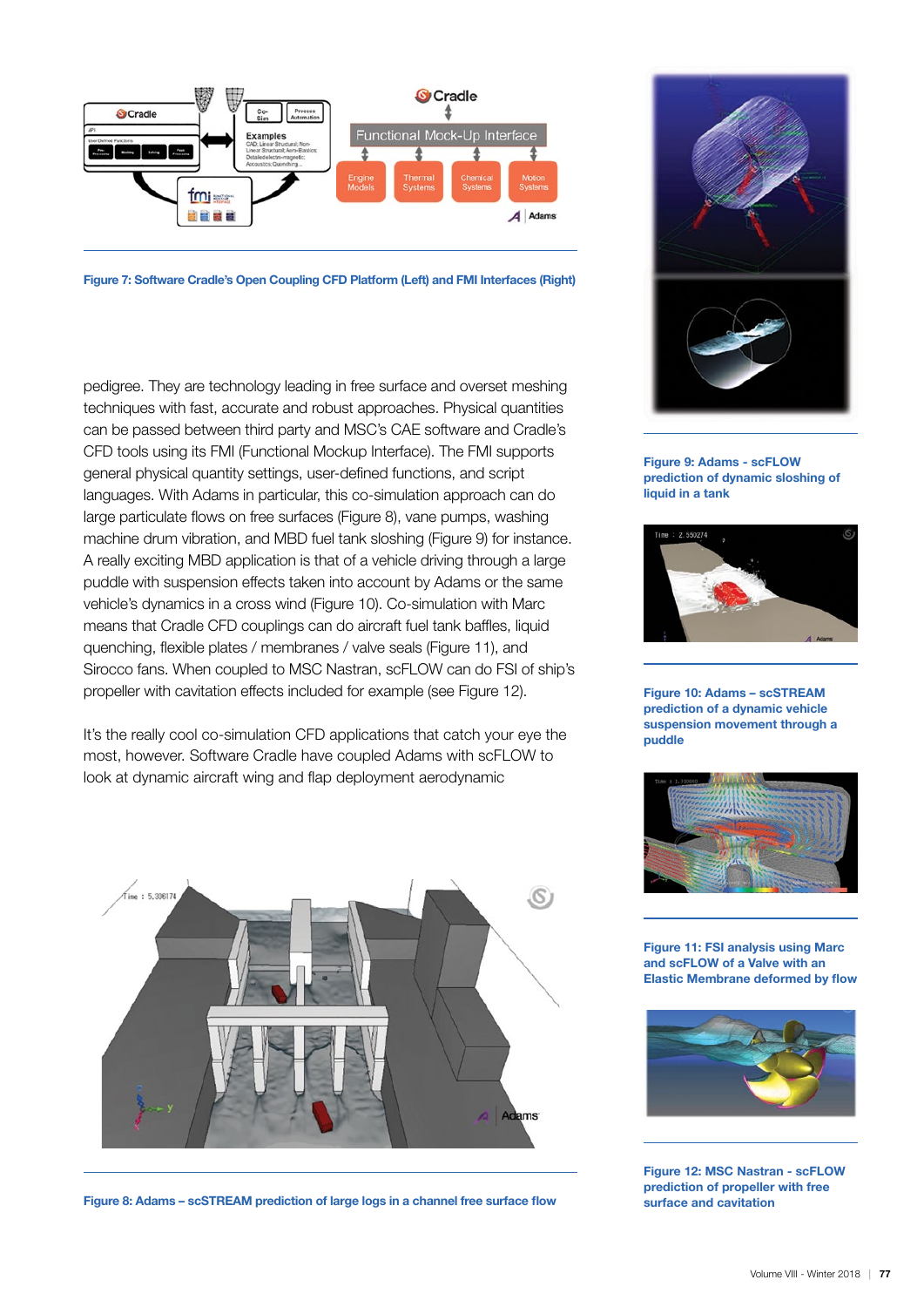

Figure 13: Adams - scFLOW dynamic prediction of wing flap deployment aerodynamics (above top) and a vibrating supersonic plate shock structure co-simulation in MSC Nastran – scFLOW CFD (above bottom)

predictions (see Figure 13). Another exciting new aerodynamic co-simulation application between scFLOW and MSC Nastran / Marc is non-linear panel flutter of a supersonic plate (Ref 3), involving a highly unusual coupled undulating vibration of the flat plate's surface at high speeds resulting in moving shocks on the surface (see Figure 13). It was accomplished by my colleague Fausto Gill di Vincenzo in Italy who employed our seamless MSC Nastran - scFLOW CFD coupling technology for an efficient and fast solution. The CFD domain deformation prediction was done with sliding mesh capabilities and then the FEA was performed by MSC Nastran and Marc. The CFD elements used could be tets, hexas, or polyhedral elements.

Finally, another area of interest of mine is thermomechanical stress predictions for electronic components on chips and PCBs (Printed Circuit Boards). This application too is quite difficult to do as a co-simulation by most commercial vendors. In Figure 14 an electronic chip resistor has been simulated that undergoes repeated heat generation by its own on-off actions (Ref. 4). This will eventually cause the breakage of its solder joints over the lifetime of the component and ultimately product failure. Being able to predict it in advance and to locate high stress areas is very important. Temperature distribution predictions from scSTREAM were mapped onto the mesh of the structural analysis solver (eg MSC Nastran or ANSYS Mechanical). The stress on the solder connection was then predicted. This is a very powerful way of predicting failure mechanisms and their likely locations in the consumer electronics industry and is relatively easy to do in scSTREAM as a co-simulation.